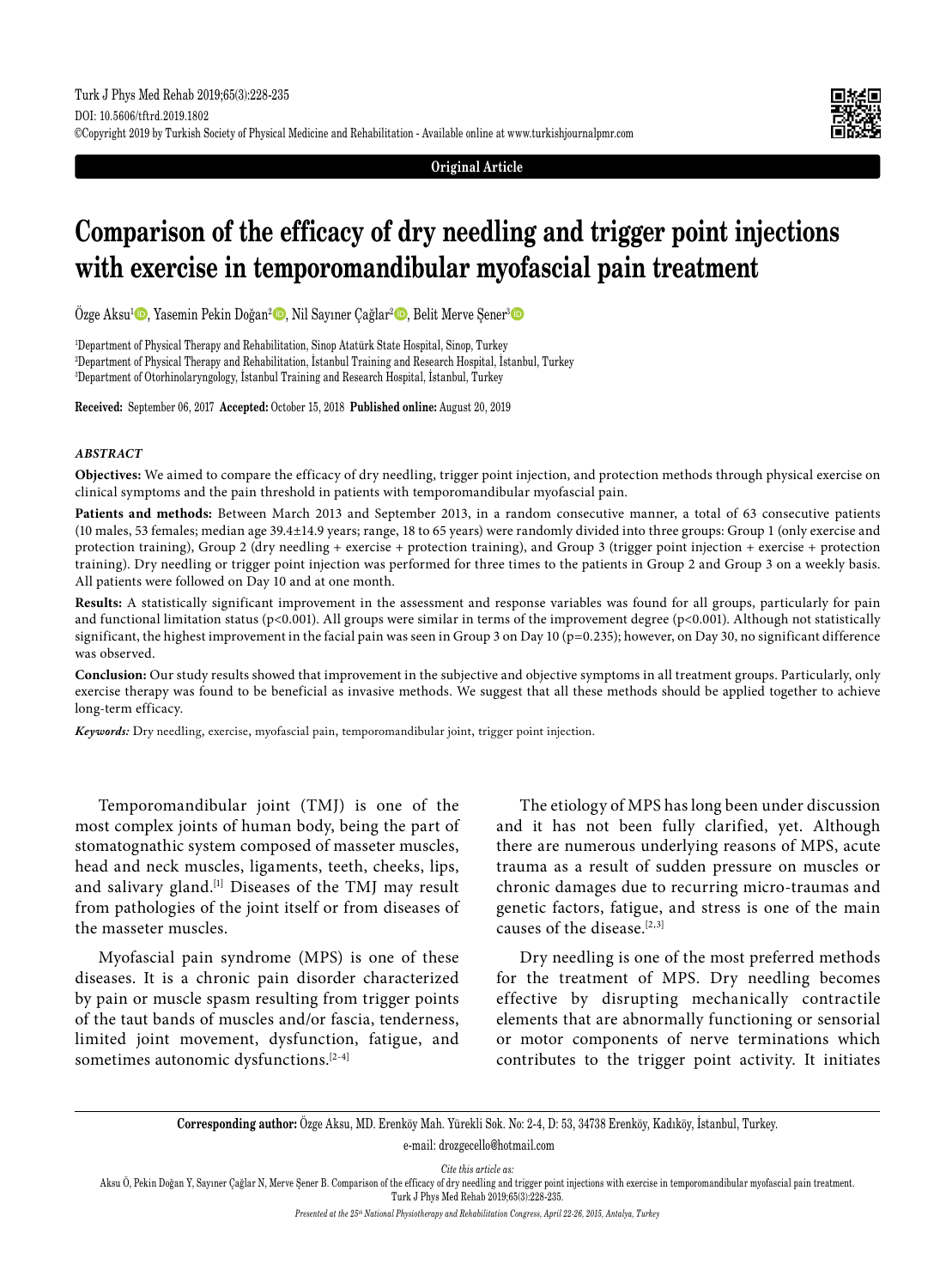trigger point damage and recovery process starts. Previous studies demonstrated that dry needling is a quite effective method in the myofascial trigger point inactivation.<sup>[5,6]</sup>

Stretching and posture exercises are suggested both as remedial and protective treatment modalities. In particular, passive stretching has of great importance within the treatment methods, as it is the only tolerable exercise for the excessively sensitive trigger point.<sup>[4]</sup>

In trigger point injection, when the local anesthetic injection is applied to the palped tense band, it is aimed to increase local circulation due to vasodilatation to eliminate muscle tension and excessive tenderness. In addition, the substances which increase the tenderness of the nerves are neutralized and also tissue injury due to focal necrosis which anesthetic agents cause is avoided by liquid injections.<sup>[4,7]</sup>

Temporomandibular disorders (TMD) is the main reason of orofacial pain which is not caused by teeth.[8] Approximately 50% of asymptomatic patients suffers from deviation while opening the jaw and TMJ sound.<sup>[9]</sup> These findings are accepted as normal symptoms and there is no need to any treatment. On the other hand, the frequency of TMD which requires treatment is thought to be less than 5% in the population.[10]

 In the natural course of TMD, symptoms disappear without any treatment in 40% of the patients. Temporomandibular pain frequency within the society is higher in women than men. Up to 80 to 90% patients who are under medical treatment due to TMD are women.<sup>[9,11]</sup> The TMD frequency during adolescence period is equal in men and women and it is seen rarely during this period. The frequency increases considerably in women who are in the fertility period and, during postmenopausal period, it decreases again.[12] Differences observed in the temporomandibular pain during the menstrual cycle supports the idea that sex difference results from fertility hormones.[13]

In previous studies, dry needling and trigger point injections have been compared and both methods have been found to be beneficial with certain differences.<sup>[14,15]</sup> However, there is a limited number of studies on the efficacy of exercise methods. In the present study, therefore, we aimed to compare the clinical efficacy of dry needling, trigger point injection and protection through exercise therapy on the pain threshold of temporomandibular MPS patients.

# **PATIENTS AND METHODS**

Patients with temporomandibular MPS, irrespective of reduction, who applied to Physical Medicine and Rehabilitation Clinic of Istanbul Training and Research Hospital between March 2013 and September 2013 were included in the study. A written informed consent was obtained from each patient. The study was approved by the local Ethics Committee of Istanbul Training and Research Hospital (No: 236, Date: 22/03/2013). The study was conducted in accordance with the principles of the Declaration of Helsinki.

Inclusion criteria were as follows: patients between 18 and 65 ages, temporal, lateral pterygoid and/or masseter tenderness, and existing trigger points (MPS diagnosed according to the criteria defined by Travel and Simon), and symptoms for at least three months. Exclusion criteria were as follows: having active odontogenic disease, undergoing jaw joint operation, having a diagnosis of a systematic, metabolic, endocrine, tumoral, infectious, inflammatory, rheumatic, or neurological disease (trigeminal neuralgia, atypical fascial pain), having a psychiatric diagnosis, and any hemorrhagic disease.

Before starting the study, detailed history was obtained from each patient including demographic data, education level, career life, general health condition, oral health, depression, and somatization. All patients were informed about the treatment. A total of 63 patients (10 males, 53 females; median age 39.4±41.9 years; range, 18 to 65 years) who met the inclusion criteria were divided into three groups in a random consecutive manner. Randomization was performed according to the order of arrival of the patients.

Group 1 (16 females, 5 males): only the exercise and protection training

Group 2 (19 females, 1 male): dry needling + exercise + protection training

Group 3 (18 females, 4 males): trigger point injection + exercise + protection training

Our sample size is consistent with previous studies.[6,15] All patients were told about the suggestions such as hot and cold massage, soft nutrition, relaxation, lying, sitting and exercise positions. A print-out showing related exercises was delivered to all patients.

Exercise and protection training were given to all patient groups. Exercise therapy was given to bilateral temporal, masseter, and pterygoid muscles. It consists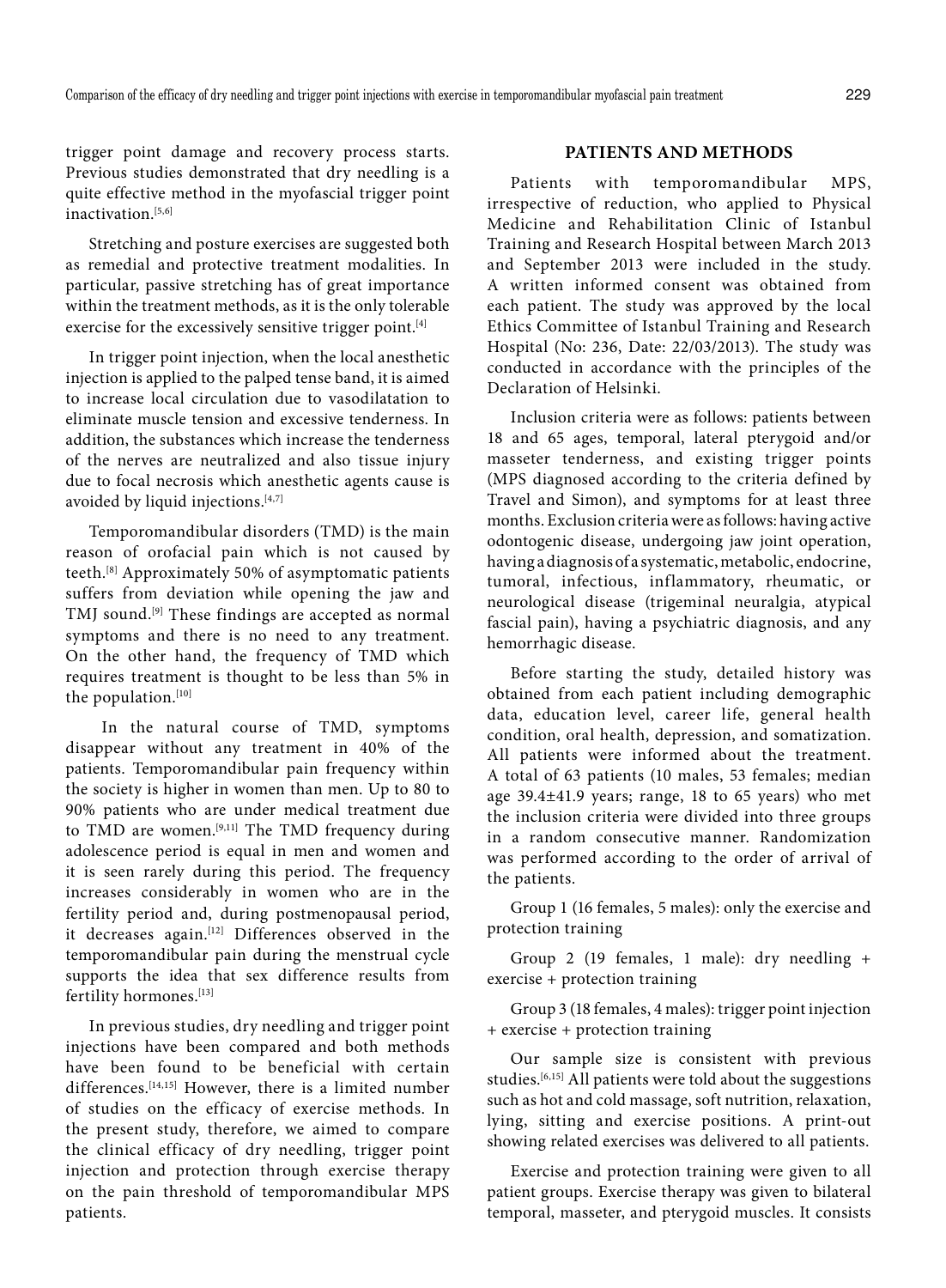of isometric, rotation, and coordination exercises for chewing muscles and isometric exercise for cervical muscles. In addition, stretching exercises were given, if there was limited mouth opening.

Dry needling or trigger point injection was performed for three times to the patients in Group 2 and Group 3 on a weekly basis by a single physiatrist.

*Trigger point injection:* The trigger point in the right or left or bilateral masseter and lateral pterygoid muscles was detected by palpation, and 1 mL of prilocaine was injected using a 22-Gauge 5 mL injector. After injection, the patient was observed for 10 min.

*Dry needling:* The trigger point in the right or left or bilateral masseter and lateral pterygoid muscles was detected by palpation. An acupuncture needle was applied to the point and the needle was turned around itself once in five min. The needle was kept in the muscle for 20 min until the muscle became relaxed.

Patients in Group 1 were called by phone weekly and they were checked and reminded about their exercises. All patients were examined physically on Day 10 and at one month from the beginning of treatment by the physiatrist. The examination included pain evaluation using the visual analog scale (VAS), changes in the mouth opening level, changes in the functional limitation level, and examination of the tender points of facial and neck muscles via palpation and using algometry method. The Pain Screener Form and Examination Form were taken from the Research Disease Criteria for Temporomandibular Disorders (RDC/TMD). The latter form also identifies the patient's quality of life and depression scores.

## **Statistical analysis**

Statistical analysis was performed using the SPSS for Windows version 15.0 (SPSS Inc., Chicago, IL, USA). Descriptive statistics were expressed in median (min-max) values for VASvariables and in number and percentage for categorical variables. The Kruskal-Wallis test was used for abnormally distributed data. The distributional assumption in groups was assessed by the Shapiro-Wilk normality tests. As dependent group comparison variables did not fulfill the parametric test condition, comparisons for the groups more than two were conducted using the Freidman test. Subgroup analyses in the dependent groups were performed using the Wilcoxon test. The Bonferroni correction was used. The percentage of categorical variables among the independent groups were evaluated using the chi-square test. The Monte Carlo simulation was applied for the chi-square test. The sample size was calculated using the G\* Power Version 3.1.6 program (Heinrich-Heine-Universität Düsseldorf, Düsseldorf, Germany). A *p* value of <0.05 was considered statistically significant.

# **RESULTS**

There was no significant difference in the median age, education level, career life, general health condition, oral health, depression, and somatization among the groups. In addition, there was no statistically significant difference in the pain type, intensity, grade, the number of restricted days, and restriction scores among the study groups. The pain type was identified by the patients as recurrent at a rate of 40 to 60% and experienced from time to time.

Before the initiation of the treatment, there was a significant difference in the median VAS scores. The baseline VAS scores of the exercise groups were significantly lower than Group 2 and Group 3. However, there was no significant difference in the post-treatment VAS scores (at the final visit). All groups significantly responded to the treatments (all groups p<0.001). However, there was no statistically significant difference in the median VAS score variation of the groups (p=0.557) (Table 1).

| Table 1. Visual analog scale scores of the groups |  |  |  |  |  |  |
|---------------------------------------------------|--|--|--|--|--|--|
|---------------------------------------------------|--|--|--|--|--|--|

|                             | Group $1(n=21)$ |          | Group $2(n=20)$ |          | Group $3(n=22)$ |          |       |
|-----------------------------|-----------------|----------|-----------------|----------|-----------------|----------|-------|
|                             | Median          | Min-Max  | Median          | Min-Max  | Median          | Min-Max  | $p^*$ |
| Starting point of the study | 8               | 1-10     | 9               | $6 - 10$ | 8               | $2 - 10$ | 0.063 |
| Median                      | 6               | $1 - 10$ |                 | $3-10$   | 6               | $2 - 10$ | 0.205 |
| After the treatment         |                 | $0 - 4$  | 2.5             | $0 - 3$  | 0               | $0 - 6$  | 0.087 |
| p                           | < 0.001         |          | < 0.001         |          | < 0.001         |          |       |
| Difference                  | 4               | 1-9      | 6               | $0 - 7$  | 5               | $0 - 10$ | 0.557 |

Min: Minimum; Max: Maximum; \* Kruskal Wallis Test (<0.05).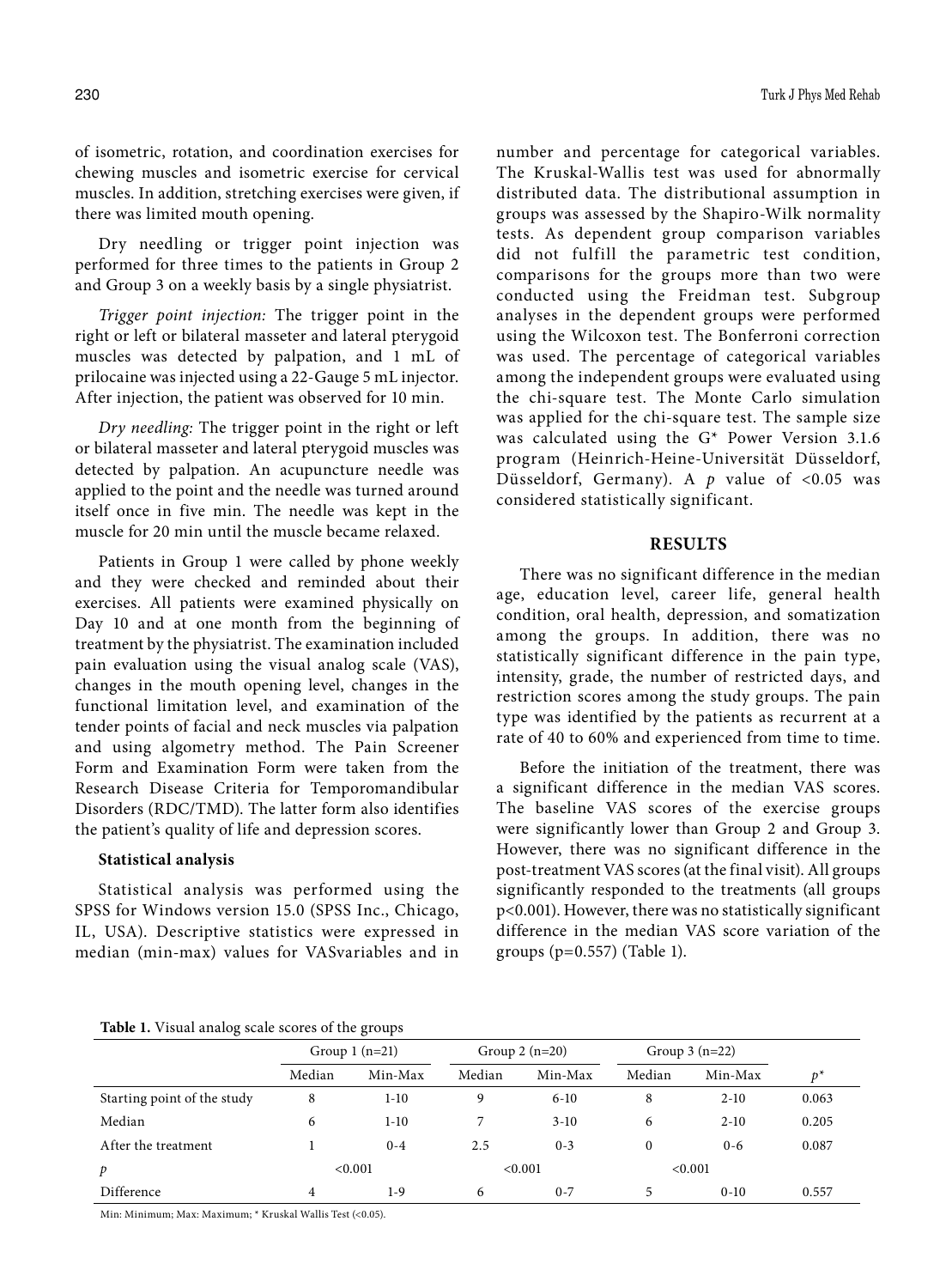|                                 |                | Group $1$ (n=21) |                | Group $2(n=20)$ |                | Group $3(n=22)$ |        |
|---------------------------------|----------------|------------------|----------------|-----------------|----------------|-----------------|--------|
|                                 | n              | $\%$             | $\mathbf n$    | $\%$            | n              | $\%$            | $p^*$  |
| Not being able to eat           |                |                  |                |                 |                |                 |        |
| Before treatment                | 18             | 85.7             | 15             | 75.0            | 18             | 81.8            | 0.670  |
| After treatment                 | $\mathbf{1}$   | 4.8              | $\overline{4}$ | 20.0            | $\overline{c}$ | 9.1             | 0.276  |
| Sound from jaw                  |                |                  |                |                 |                |                 |        |
| Before treatment                | 17             | 81.0             | 14             | 70.0            | 18             | 81.8            | 0.653  |
| After treatment                 | 14             | 66.7             | 8              | 40.0            | 8              | 36.4            | 0.098  |
| Facial pain in the morning      |                |                  |                |                 |                |                 |        |
| Before treatment                | 12             | 57.1             | 12             | 60.0            | 14             | 63.6            | 0.909  |
| After treatment                 | 3              | 14.3             | 5              | 25.0            | $\overline{2}$ | 9.1             | 0.348  |
| Tinnitus                        |                |                  |                |                 |                |                 |        |
| Before treatment                | 16             | 76.2             | 13             | 65.0            | 18             | 81.8            | 0.448  |
| After treatment                 | $\mathbf{0}$   | 0.0              | $\mathbf{1}$   | 5.0             | 5              | 22.7            | 0.033  |
| Hardship in chewing             |                |                  |                |                 |                |                 |        |
| Before treatment                | 17             | 81.0             | 19             | 95.0            | 17             | 77.3            | 0.314  |
| After treatment                 | $\mathbf{1}$   | 4.8              | 6              | 30.0            | $\overline{2}$ | 9.1             | 0.083  |
| Hardship in drinking            |                |                  |                |                 |                |                 |        |
| Before treatment                | $\mathbf{1}$   | 4.8              | $\overline{4}$ | 20.0            | 3              | 13.6            | 0.376  |
| After treatment                 | $\mathbf{0}$   | 0.0              | $\mathbf{1}$   | 5.0             | $\mathbf{0}$   | 0.0             | 0.318  |
| Limitation in exercise          |                |                  |                |                 |                |                 |        |
| Before treatment                | 10             | 47.6             | 12             | 60.0            | 11             | 50.0            | 0.702  |
| After treatment                 | $\mathbf{0}$   | 0.0              | 6              | 30.0            | $\overline{2}$ | 9.1             | 0.009  |
| Not being able to eat hard food |                |                  |                |                 |                |                 |        |
| Before treatment                | 19             | 90.5             | 17             | 85.0            | 17             | 77.3            | 0.534  |
| After treatment                 | $\overline{4}$ | 19.0             | 10             | 50.0            | $\overline{3}$ | 13.6            | 0.018x |
| Limitation in laughing          |                |                  |                |                 |                |                 |        |
| Before treatment                | $\overline{7}$ | 33.3             | 12             | 60.0            | 10             | 45.5            | 0.230  |
| After treatment                 | $\mathbf{0}$   | 0.0              | $\mathbf{1}$   | 5.0             | $\overline{2}$ | 9.1             | 0.647  |
| Hardship in swallowing          |                |                  |                |                 |                |                 |        |
| Before treatment                | $\sqrt{4}$     | 19.0             | 9              | 45.0            | 8              | 36.4            | 0.197  |
| After treatment                 | $\mathbf{0}$   | 0.0              | $\mathbf{1}$   | 5.0             | $\mathbf{1}$   | 4.5             | 0.770  |
| Limitation in yawning           |                |                  |                |                 |                |                 |        |
| Before treatment                | 18             | 85.7             | 19             | 95.0            | 18             | 81.8            | 0.501  |
| After treatment                 | 6              | 28.6             | 11             | 55.0            | 6              | 27.3            | 0.115  |
| Limitation in tooth brushing    |                |                  |                |                 |                |                 |        |
| Before treatment                | $\overline{7}$ | 33.3             | 6              | 30.0            | 9              | 40.9            | 0.747  |
| After treatment                 | $\mathbf 1$    | 5.0              | $\mathbf{1}$   | 5.0             | 1              | 4.5             | 1.000  |

**Table 2.** Comparison of functional limitations of the groups

 $*$  Chi-square test (<0.05).

We found that tinnitus continued in Group 3, showing a significant difference. A significant limitation in exercise and not being able to eat hard food continued in Group 2. Limitation in eating due to the pain recovered in all groups at the end of the treatment without any significant difference among the groups (Table 2).

Limited yawning was seen in all groups even after the treatment. Among all functional limitations, yawning complaints were unable to be overcome. However, there was no significant difference among the groups (Table 2).

In the evaluation of facial pain, the most significant decrease in the pain level was observed in Group 3 at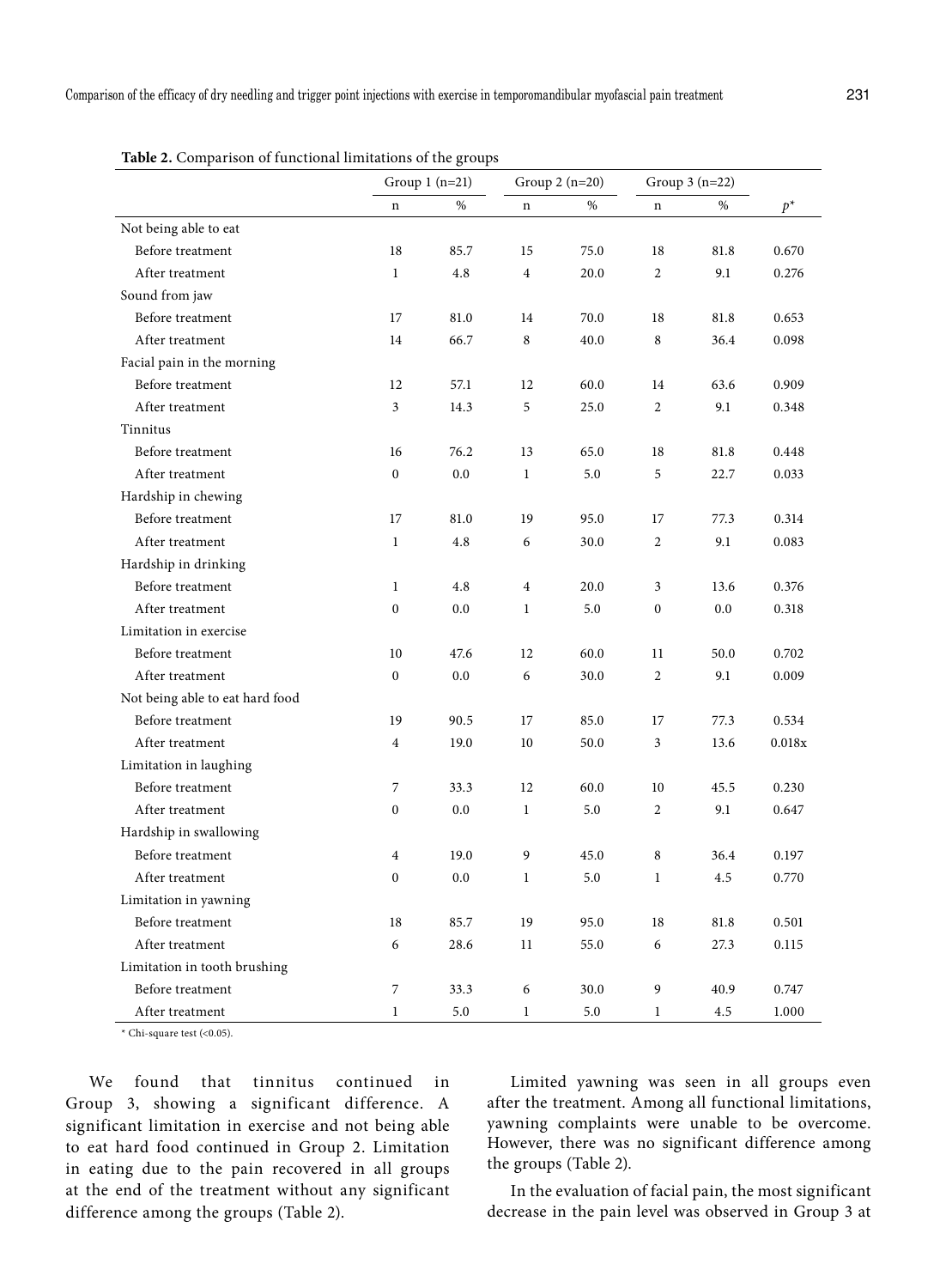|                 | <b>Twore</b> 5. Comparison or factor pain revers<br>Group $1(n=21)$ |          | Group $2(n=20)$  |          | Group $3(n=22)$             |          |                  |
|-----------------|---------------------------------------------------------------------|----------|------------------|----------|-----------------------------|----------|------------------|
|                 | $\mathbf n$                                                         | $\%$     | n                | $\%$     | n                           | $\%$     | $\boldsymbol{p}$ |
| Facial pain     |                                                                     |          |                  |          |                             |          | 0.115            |
| Right           | $\mathbf 5$                                                         | 23.8     | $\bf{4}$         | 20.0     | 10                          | 45.5     |                  |
| Left            | $10\,$                                                              | 47.6     | 5                | 25.0     | $\sqrt{5}$                  | 22.7     |                  |
| Both side       | 6                                                                   | 28.6     | 11               | 55.0     | $\boldsymbol{7}$            | 31.8     |                  |
| Day 10          |                                                                     |          |                  |          |                             |          | 0.235            |
| None            | $\mathbf{1}$                                                        | 4.8      | 5                | 25.0     | $\,8\,$                     | 36.4     |                  |
| Right           | $\mathfrak s$                                                       | 23.8     | 5                | 25.0     | 6                           | 27.3     |                  |
| Left            | $\overline{7}$                                                      | 33.3     | 5                | 25.0     | $\overline{4}$              | 18.2     |                  |
| Both side       | $\,$ 8 $\,$                                                         | 38.1     | 5                | 25.0     | $\overline{4}$              | 18.2     |                  |
| Month 1         |                                                                     |          |                  |          |                             |          | 0.021            |
| None            | 12                                                                  | 57.1     | 7                | 35.0     | 15                          | 68.2     |                  |
| Right           | $\boldsymbol{0}$                                                    | $0.0\,$  | $\overline{4}$   | 20.0     | $\ensuremath{\mathfrak{Z}}$ | 13.6     |                  |
| Left            | 7                                                                   | 33.3     | 3                | 15.0     | $\mathbf{1}$                | $4.5\,$  |                  |
| Both side       | $\overline{2}$                                                      | 9.5      | 6                | $30.0\,$ | $\ensuremath{\mathfrak{Z}}$ | 13.6     |                  |
| Pain on right   |                                                                     |          |                  |          |                             |          | 0.332            |
| None            | $10\,$                                                              | 47.6     | 5                | 25.0     | 5                           | 22.7     |                  |
| Jaw             | $\mathbf{1}$                                                        | 4.8      | $\boldsymbol{0}$ | $0.0\,$  | $\boldsymbol{0}$            | $0.0\,$  |                  |
| Muscle          | $\overline{\mathbf{4}}$                                             | 19.0     | $\,4\,$          | 20.0     | $\mathfrak s$               | 22.7     |                  |
| Both            | $\epsilon$                                                          | 28.6     | 11               | 55.0     | 12                          | 54.5     |                  |
| Day 10          |                                                                     |          |                  |          |                             |          | 0.614            |
| None            | 13                                                                  | 61.9     | $10\,$           | $50.0\,$ | 11                          | 50.0     |                  |
| Jaw             | $\boldsymbol{0}$                                                    | $0.0\,$  | $\mathbf{1}$     | 5.0      | $\boldsymbol{0}$            | $0.0\,$  |                  |
| Muscle          | $\overline{c}$                                                      | 9.5      | 5                | 25.0     | 6                           | 27.3     |                  |
| Both            | 6                                                                   | 28.6     | $\boldsymbol{4}$ | 20.0     | $\mathfrak s$               | 22.7     |                  |
| Month 1         |                                                                     |          |                  |          |                             |          | 0.274            |
| None            | 17                                                                  | 81.0     | $10\,$           | 50.0     | 16                          | 72.7     |                  |
| Jaw             | $\mathbf{1}$                                                        | 4.8      | 1                | 5.0      | $\boldsymbol{0}$            | $0.0\,$  |                  |
| Muscle          | $\mathbf{1}$                                                        | 4.8      | 5                | 25.0     | $\overline{c}$              | 9.1      |                  |
| Both            | $\overline{c}$                                                      | 9.5      | $\overline{4}$   | 20.0     | $\bf{4}$                    | 18.2     |                  |
| Pain on left    |                                                                     |          |                  |          |                             |          | 0.212            |
| None            | 5                                                                   | 23.8     | $\boldsymbol{2}$ | $10.0\,$ | 9                           | 40.9     |                  |
| Jaw             | $\,1$                                                               | $4.8\,$  | $\boldsymbol{0}$ | $0.0\,$  | $\boldsymbol{0}$            | $0.0\,$  |                  |
| Muscle          | $\bf{4}$                                                            | 19.0     | 7                | 35.0     | 5                           | 22.7     |                  |
| Both            | $11\,$                                                              | $52.4\,$ | $11\,$           | $55.0\,$ | $\,$ 8 $\,$                 | 36.4     |                  |
| Day 10          |                                                                     |          |                  |          |                             |          | 0.193            |
| None            | $\,8\,$                                                             | 38.1     | $\,8\,$          | $40.0\,$ | 14                          | 63.6     |                  |
| Jaw             | $\,1$                                                               | $4.8\,$  | $\,1$            | $5.0\,$  | $\boldsymbol{0}$            | $0.0\,$  |                  |
| $\rm{Muscle}$   | $\bf{4}$                                                            | 19.0     | $\,$ 8 $\,$      | 40.0     | $\mathfrak s$               | 22.7     |                  |
| ${\hbox{Both}}$ | $\,$ 8 $\,$                                                         | 38.1     | 3                | 15.0     | $\mathfrak{Z}$              | 13.6     |                  |
| Month 1         |                                                                     |          |                  |          |                             |          | 0.252            |
| None            | $12\,$                                                              | 57.1     | 9                | $45.0\,$ | $18\,$                      | $81.8\,$ |                  |
| Jaw             | $\,1$                                                               | $4.8\,$  | $\mathbf{1}$     | $5.0\,$  | $\boldsymbol{0}$            | $0.0\,$  |                  |
| Muscle          | $\mathfrak s$                                                       | 23.8     | 7                | $35.0\,$ | $\ensuremath{\mathfrak{Z}}$ | 13.6     |                  |
| Both            | $\mathfrak z$                                                       | 14.3     | $\mathfrak{Z}$   | 15.0     | $\,1$                       | $4.5\,$  |                  |

**Table 3.** Comparison of facial pain levels

 $^\ast$  Chi square test (<0.05).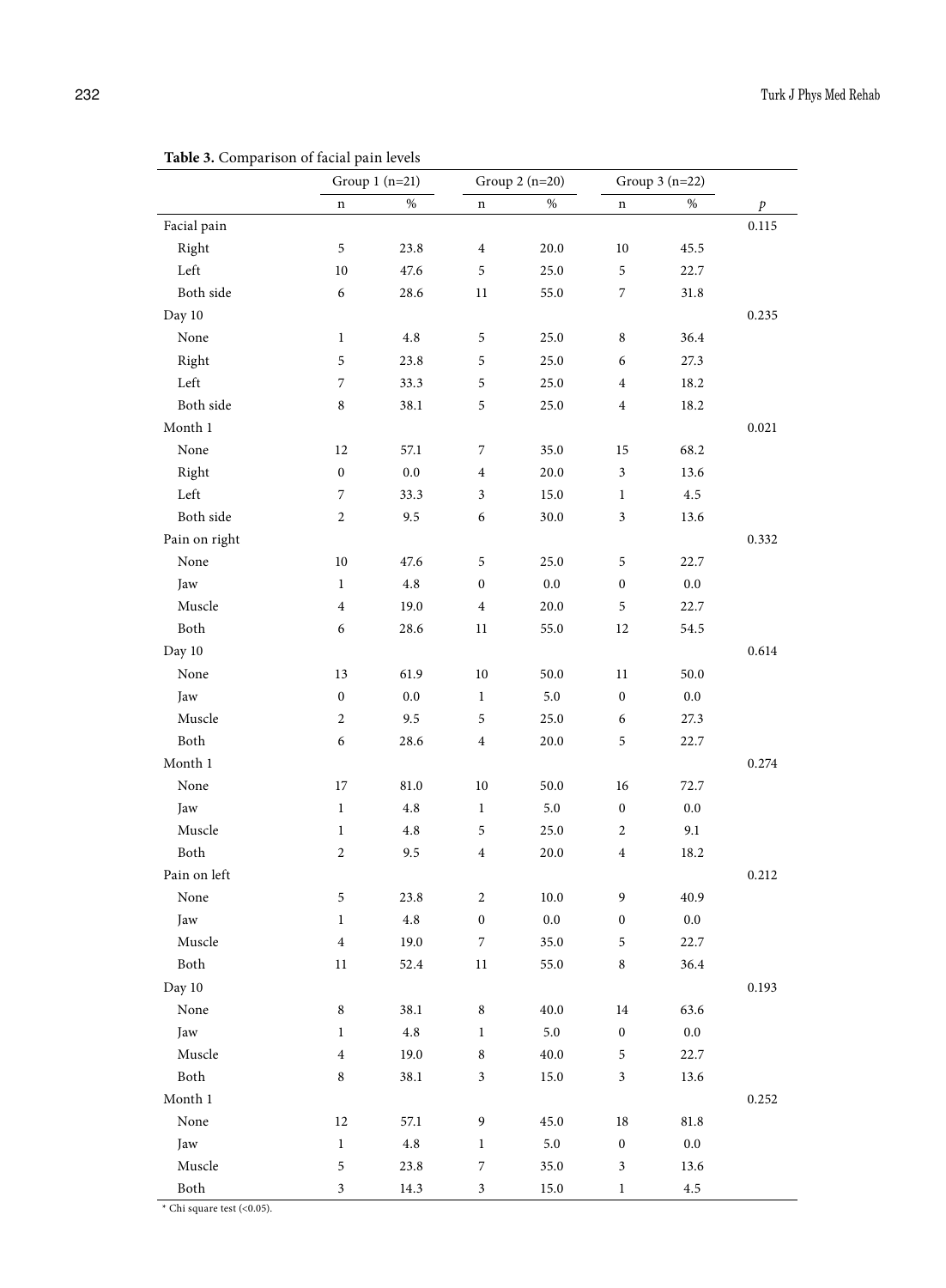|                                   | $\cdots$ $\sigma$ $\cdots$ $\cdots$ $\cdots$<br>Group 1 |             | Group 2        |              | Group 3        |              |       |
|-----------------------------------|---------------------------------------------------------|-------------|----------------|--------------|----------------|--------------|-------|
|                                   | Median                                                  | Min-Max     | Median         | Min-Max      | Median         | Min-Max      | $p^*$ |
| Right temporal algometry          | 3.5                                                     | $1.5 - 4$   | $\mathfrak{Z}$ | $1.25 - 4.5$ | 2.75           | $1.75 - 4$   | 0.637 |
| Day 10                            | 3.5                                                     | $1-4$       | 3.75           | $1.5 - 4.5$  | 2.5            | $1 - 4$      | 0.375 |
| Month 1                           | 3.5                                                     | $1.75 - 4$  | 3.75           | $1 - 4.5$    | 3              | $1 - 4$      | 0.460 |
| $p^{**}$                          | 0.006                                                   |             | 0.005          |              | 0.125          |              |       |
| Left temporal algometry           | 3.5                                                     | $1-4$       | 2.8            | $1.5 - 4.5$  | 3              | $2 - 4$      | 0.619 |
| Day 10                            | 3.5                                                     | $1.25 - 4$  | 3.25           | $2 - 4.5$    | 3.25           | $1.75 - 4.5$ | 0.884 |
| Month 1                           | 3.5                                                     | $1.5 - 4$   | 3.25           | $1.25 - 4.5$ | 3.25           | $2 - 4.5$    | 0.814 |
| $p^{**}$                          |                                                         | < 0.001     | 0.010          |              | 0.040          |              |       |
| Right masseter algometry          | $\overline{2}$                                          | $0.8 - 3$   | 1.5            | $0.8 - 3$    | 1.5            | $0.1 - 2.5$  | 0.099 |
| Day 10                            | 2.25                                                    | $1 - 3$     | $\overline{c}$ | $1 - 3$      | $\overline{2}$ | $1 - 3$      | 0.185 |
| Month 1                           | 2.75                                                    | $1.5 - 3.5$ | $\overline{2}$ | $1 - 3$      | $\overline{2}$ | $1 - 3$      | 0.063 |
| $p^{**}$                          |                                                         | < 0.001     | < 0.001        |              | < 0.001        |              |       |
| Left masseter algometry           | 1.75                                                    | $1 - 3.5$   | 1.5            | $0.75 - 2.5$ | 1.5            | $1 - 3$      | 0.206 |
| Day 10                            | 2                                                       | $1-4$       | 1.8            | $1 - 3$      | 1.75           | $1 - 3$      | 0.992 |
| Month 1                           | 2.5                                                     | $1.5 - 4$   | 2.1            | $1 - 3$      | 2.5            | $1 - 3$      | 0.516 |
| $p^{**}$                          |                                                         | < 0.001     | < 0.001        |              | < 0.001        |              |       |
| Right lateral pterygoid algometry | $\overline{2}$                                          | $0 - 3.5$   | $\overline{c}$ | $1 - 3$      | $\overline{2}$ | $0.25 - 3$   | 0.804 |
| Day 10                            | $\overline{2}$                                          | $1 - 3.5$   | $\overline{c}$ | $1.25 - 3$   | $\overline{2}$ | $1-3$        | 0.937 |
| Month 1                           | 2.5                                                     | $1 - 3.5$   | $\overline{c}$ | $1.25 - 3$   | 2.25           | $1 - 3$      | 0.287 |
| $p^{**}$                          | < 0.001                                                 |             | 0.015          |              | < 0.001        |              |       |
| Left lateral pterygoid algometry  | $\overline{2}$                                          | $1 - 3$     | 2              | $1 - 3$      | 2              | $1.25 - 3$   | 0.684 |
| Day 10                            | $\overline{2}$                                          | $1.25 - 4$  | 2.3            | $1 - 3$      | 2.5            | $1.5 - 3$    | 0.207 |
| Month 1                           | 2.5                                                     | $1.5 - 4$   | $\overline{c}$ | $1 - 3$      | 2.5            | $1.75 - 3$   | 0.300 |
| $p^{**}$<br>< 0.001               |                                                         |             | 0.070          |              | 0.002          |              |       |

**Table 4.** Comparison of treatment efficacy of the groups in algometric measurement evaluation

Min: Minimum; Max: Maximum; \* Kruskal Wallis test; \*\* Friedman test (<0.05).

one month. Even if the efficacy of treatment on pain in Group 2 was more significant than Group 1 on Day 10, the results were found to be better in the long-term in Group 1 (Table 3).

The increase in the maximum mouth opening was not statistically significantly different among the groups. There was no significant difference in the muscle pain in maximum mouth opening on Day 10 among the groups; however, the results were significantly higher at one month in Group 1.

When the evaluation was considered; for the right temporal pain, Groups 1 and 2 were significantly benefitted from the treatment. For the left temporal pain, right masseter pain, left masseter pain, right lateral pterygoid pain, all treatment methods were significantly effective at the end of the treatment. In Groups 1 and 3, treatments applied were significantly effective for the left lateral pterygoid pain (Table 4).

### **DISCUSSION**

In our study, we compared the efficacy of dry needling, trigger point injection, and protection through exercise therapy in temporomandibular MPS patients. Due to the limited number of studies on this subject in the literature, we aimed to find the most effective treatment method both by applying exercise and protection treatments alone and by combining these treatments with injection methods.

As TMJ diseases are frequently self-limiting by their nature, conservative treatment methods should be initially attempted. These methods include training of the patient, protective measurements, exercises, physiotherapy, and cognitive-behavioral approaches. It has been shown that success of this treatment is over 80%. About 50% of symptoms resolve within two to four weeks.<sup>[16]</sup> In our study, we also employed conservative treatment methods by suggesting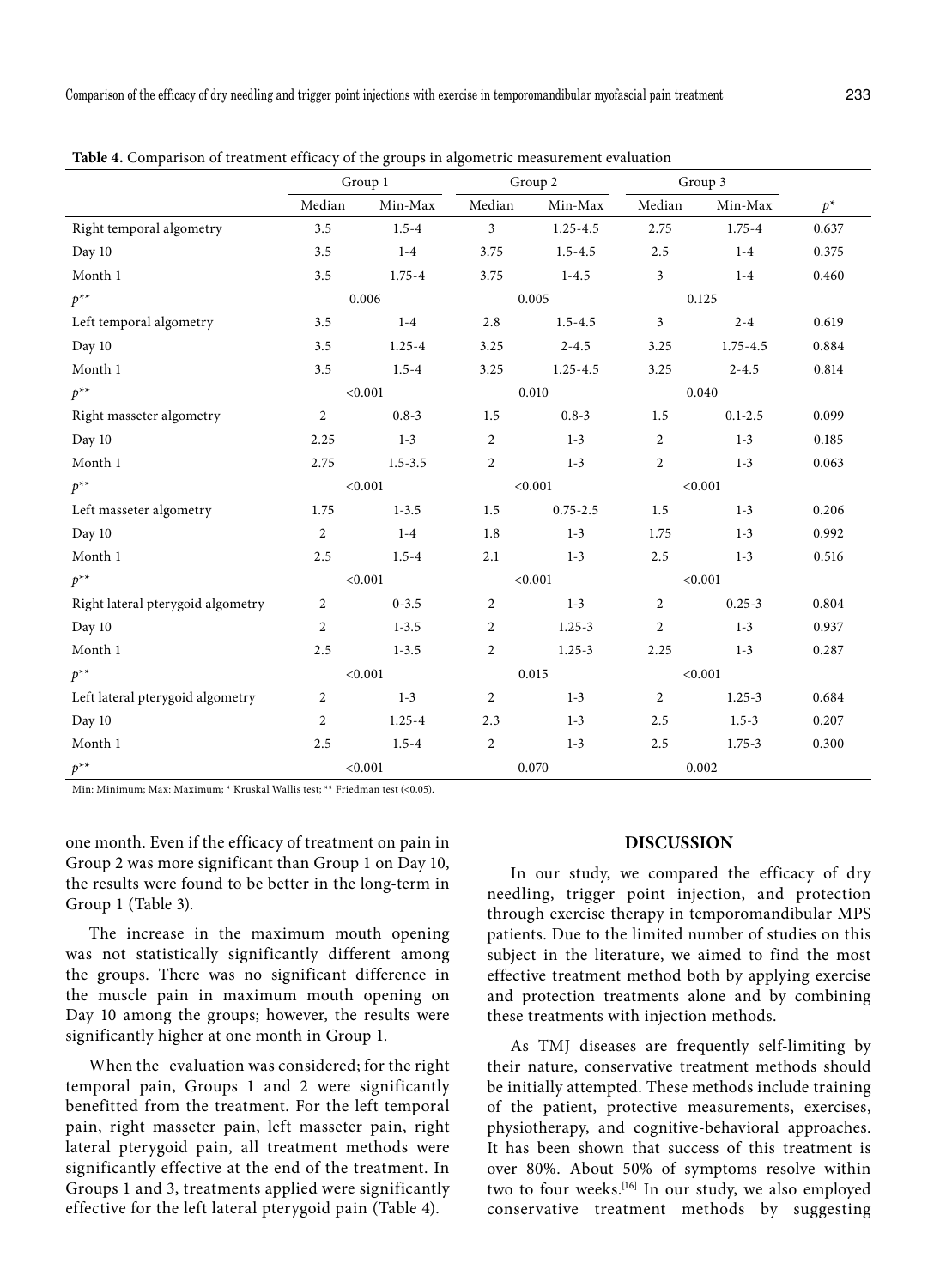protection and exercise trainings to the patients and injection applications.

In our study, we first considered that invasive treatment methods could be more effective than exercise; however, we observed that protection and exercise therapy were also effective as invasive methods. Different from other studies showing that dry needling and local anesthetic injections have equal effects on MPS of the trapezius muscle, Guzel et al.[17] indicated in their study that the efficacy of the treatment started earlier with local anesthetic injection, and psychological component was also affected positively. The authors concluded that in MPS treatment, it was much more appropriate to prefer lidocaine injection rather than dry needling. On the other hand, in our study, both invasive methods were proved to be effective from the psychological point of view, and we observed that the patients attended to their controls, although in only exercise therapy group, the patients had some difficulty in attendance to their visits. This finding suggests that the Turkish patients do not conceive exercise as a treatment method with a low patient compliance rate.

In his study, Kraus and Fischer<sup>[14]</sup> showed that dry needling method caused pain after the injection. However, in our study, we observed that, in some of the local anesthetic injection patients, the VAS scores increased after the first injection. This was thought to be the side effect of local anesthetic injection; however we did not observe any side effects in the dry needling group. In another study, Kamanli et al.<sup>[18]</sup> applied dry needling, trigger point injection and botulinum toxin injection treatments to the cervical, dorsal, and shoulder muscles of 23 female patients, dividing them in three groups. They applied the injections to one side of the body to compare the results among the groups. Although all the treatment methods were successful, the authors found that the trigger point injection was more effective. Trigger point injection was suggested as the efficient treatment method, as it was more effective on disability, and it was cheaper than botulinum toxin. Fernández-Carnero et al.<sup>[19]</sup> found that the application of dry needling compared to the sham dry needling in patients with temporomandibular MPS into the masseter muscle significantly increased the pressure pain threshold levels and maximal jaw opening with deep dry needling. Blasco-Bonora et al.<sup>[20]</sup> investigated the effects of deep dry needling of myofascial trigger points of the masseter and temporalis on pain, pressure pain threshold, pain-free maximal jaw opening and temporomandibular disorder-related disability in patients with sleep bruxism and MPS. Each patient received a deep dry needling intervention in the masseter and temporalis trigger point. Short-term effects one week later showed a significant improvement in the jaw functioning.

In a systematic review on the myofascial trigger point needling treatment, Cummings and White<sup>[6]</sup> concluded that the differences between the substances injected did not pose a significant difference, and wet needling did not have a superiority over dry needling therapeutically. In our study, both methods were found to be effective at the end of the treatment and at one month of follow-up, consistent with the aforementioned findings.

In their study, Michelotti et al.<sup>[21]</sup> assigned protection training to one group, and protection + home-based exercise program to the other group. They measured headache, jaw pain during resting and activity position, mouth opening, and pain in the muscles doing palpation using the VAS. They concluded that the exercise was significantly effective. In the study of Carlson et al.,[22] after six-month monitoring, it was found that the exercise program including respiration, posture, and proprioceptive exercises was superior over conservative treatment (i.e., disc and protection training). All these studies, consistent with our study, suggest that exercise is an important and effective treatment method and that it should be combined with all other treatment methods. In the study of Bae and Park,<sup>[23]</sup> as with active exercises, relaxation exercises for the masticatory muscles were found to be effective for the range of motion and pain in TMD. In particular, masticatory muscle relaxation exercises were effective treatment methods for deviation, as in our study.

In the present study, the response to the treatment in all groups were statistically significant using the VAS. However, there was no statistically significant difference in the median VAS scores among the groups. A total of 20 to 30-mm decline in the VAS indicates the success of the treatment.<sup>[24]</sup> On the other hand, in our study, a decline between 4.4 to 5.1 mm was observed in all groups, indicating that combination of treatment methods should be adopted in myofascial pain treatment, rather than using monotherapy.

Limitation of our study, it was very difficult to keep the exercise group in the study, because of patients did not consider exercise as a treatment. Extra effort was shown to follow up during follow-up.

In conclusion, our study results showed that improvement in the subjective symptoms (limitation in